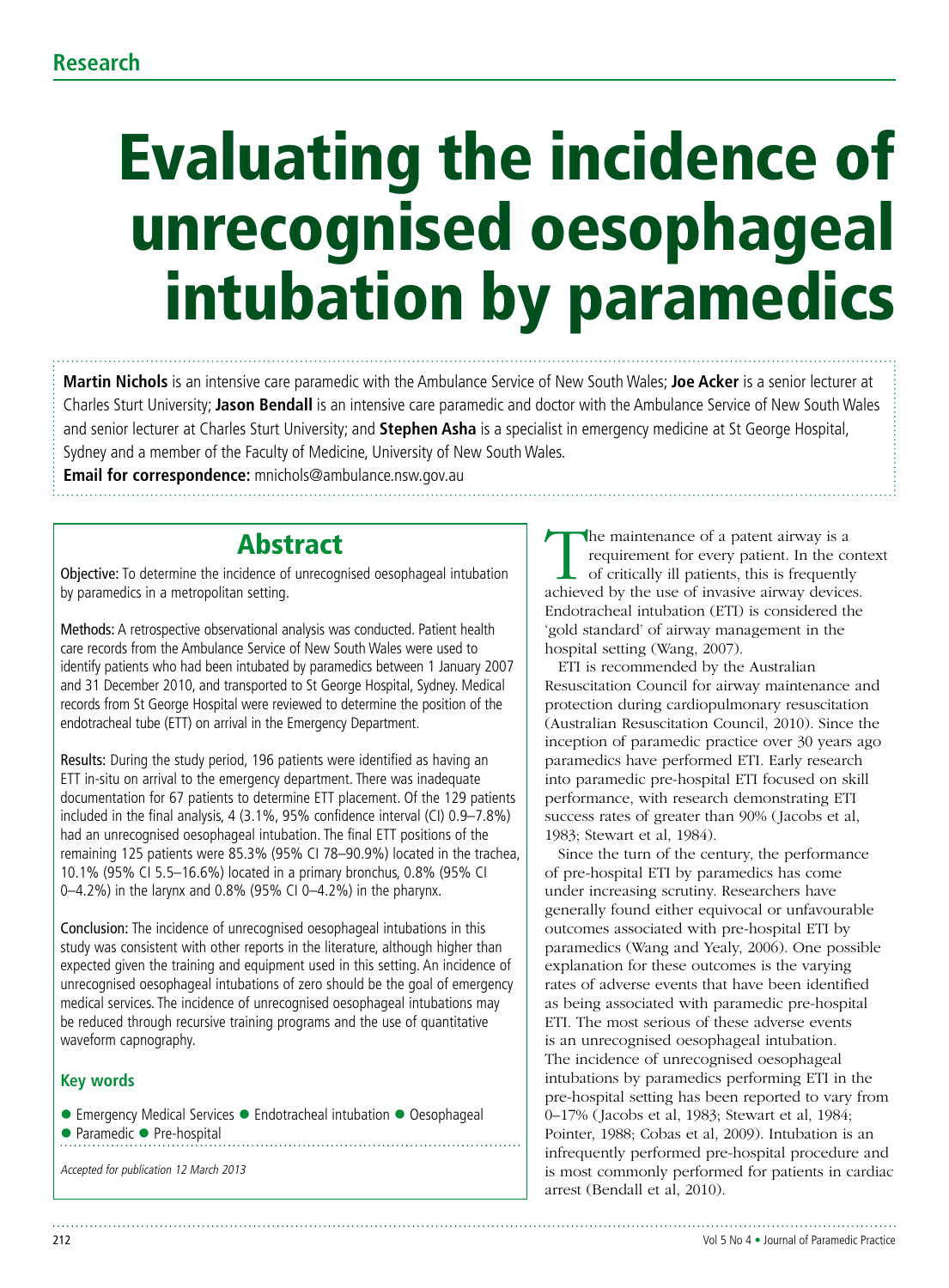The purpose of this study was to determine the incidence of unrecognised oesophageal intubations by paramedics in a metropolitan setting. We hypothesised that there would be a prevalence of unrecognised oesophageal intubation of between 1% and 2%.

#### **Methods**

#### Study Design

This study was a retrospective observational analysis of patients who were intubated in the prehospital setting by intensive care paramedics and transported to St George Hospital, Sydney, between 1 January 2007 and 31 December 2010.

#### Population and setting

St George Hospital is a level 1 trauma centre, seeing more than 59000 presentations to the emergency department each year, and admitting around 20500 patients. St George Hospital services a population of more than 250000 people from southern Sydney, as well as being a tertiary referral centre for surrounding regions (New South Wales Health, 2010).

## **In order to perform ETI, intensive care paramedics must complete didactic lectures and manikin practice, as well as a 120-hour practicum placement in operating theatres**  *' '*

The Ambulance Service of New South Wales is the sole provider of pre-hospital emergency medical services for the state of New South Wales. It services over 7.25 million people in New South Wales, distributed across an area of 801 600 square kilometres, resulting in over 1 million responses in 2010/11. The Ambulance Service of New South Wales operates a quasitiered service provision model. Basic life support level services are provided by paramedic ambulances, and advanced life support level care is provided by intensive care paramedics, who may respond as a member of an ambulance crew or as a single responder. Only intensive care paramedics are trained and authorised to perform ETI. Paramedics and intensive care paramedics treat according to protocols with no 'real-time' medical control.

# **Intensive care**  *<u>f</u>* Intensive care<br>paramedics are able **to perform non-drug facilitated ETI in any unconscious patient with an absent cough or gag reflex**

In order to perform ETI, intensive care paramedics must complete didactic lectures and manikin practice, as well as a 120-hour practicum placement in operating theatres, where they must successfully perform a minimum of 20 ETIs under the supervision of an anaesthetist. Once qualified, ETI skill maintenance requirements consist of supervised intubation of a manikin every 18 months. Other airway options available to intensive care paramedics include bag-valve-mask, oropharyngeal and nasopharyngeal airways, and laryngeal mask airways.

Intensive care paramedics are able to perform non-drug facilitated ETI in any unconscious patient with an absent cough or gag reflex. Confirmation of tube placement requires the mandatory use of a colorimetric end-tidal  $CO<sub>2</sub>$  (ETCO2) detector and auscultation of the epigastrium and bilateral lung fields. Intensive care paramedics are also required to monitor patients for signs of an oesophageal intubation. Signs include: air leak; a need for excessive cuff inflation; the patient remaining hypoxic despite intubation and administration of 100% oxygen; or the presence of gastric distension. Rapid sequence intubation (RSI) is only performed in New South Wales by physicianstaffed aeromedical retrieval teams. However, intensive care paramedics are able to administer sedation (morphine and midazolam) postintubation if required to maintain intubation. Capnography waveform monitoring is used only by a small subset of intensive care paramedics, and no patient in this study received pre-hospitalcapnography waveform ETCO2 monitoring.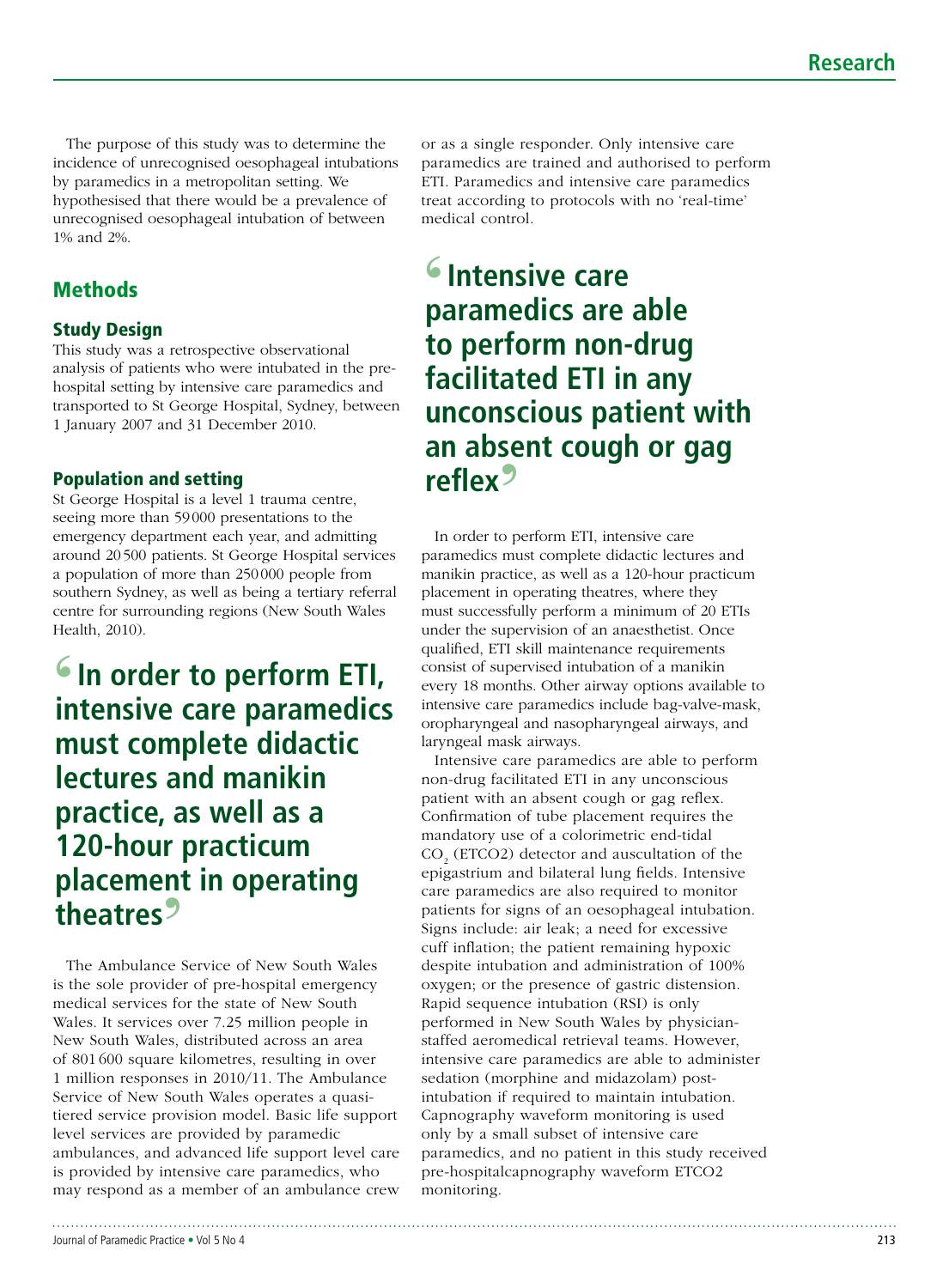### **Research**

| Table 1. Documented methods used to determine endotracheal tube placement |               |
|---------------------------------------------------------------------------|---------------|
| <b>Confirmation method</b>                                                | Frequency (%) |
| End-tidal carbon dioxide (ETCO2)                                          | 118/129 (91)  |
| Chest X-ray                                                               | 37/129 (29)   |
| Laryngoscopy                                                              | 7/129(5)      |
| Auscultation                                                              | 106/129 (82)  |

#### Human subjects committee review

Ethics approval for this research project was obtained from the Sydney South West Area Health Service Ethics Review Committee (RPA zone). Site specific assessment approval was granted by the Ambulance Service of New South Wales and St George Hospital.

#### Study protocol

Patient health care records from the Ambulance Service of New South Wales were used to identify patients who were intubated by intensive care paramedics during the study period and subsequently transported to the emergency department of St George Hospital. Each patient's hospital medical record was then reviewed by at least one of the study's authors. If endotracheal tube (ETT) placement appeared ambiguous, a second author would review the medical record. On the few occasions when this occurred, both reviewing authors reached agreement on ETT placement. For inclusion in the study there had to be documentation in the hospital medical record of at least one objective method of determining ETT placement (ETCO2, laryngoscopy or chest X-ray) being documented. This data was gathered by the authors using a standardised data collection form.

#### Outcome measures

The primary outcome was the proportion of patients with an unrecognised placement of the ETT in the oesophagus. All other tube positions that enabled ventilation of the patient to occur were considered as correct placement of the ETT in the primary analysis. The secondary outcomes were the proportions of each type of tube malposition (oesophageal, primary bronchus, laryngeal and pharyngeal).

#### **Results**

During the study period, 245 patients were identified as being intubated by intensive care paramedics. This was indicted by the marking of ETI data fields on patient health care records from the Ambulance Service of New South Wales and

subsequently transported to St George Hospital. After cross-referencing these records with the hospital medical records, 45 patients were excluded because they did not have an ETT in-situ on arrival to the emergency department, or because they had airway management and/or ETI performed by an aeromedical retrieval team. Hospital medical records were unable to be located for four identified patients.

# **The 3.1% incidence of 4 The 3.1% incidence of unrecognised oesophageal intubations found in this research study is appreciably lower than the 8-17% identified by some studies**  *'*

A total of 196 patients arrived at the emergency department with an ETT in-situ. The medical records of 67 patients who arrived with an ETT tube in-situ where subsequently excluded, owing to inadequate documentation, which did not allow an accurate determination of ETT position to be made. The remaining 129 patients had sufficient clinical information documented in the patients' medical record indicating ETT placement. Of the patients included in the final analysis  $(n=129)$ , 64% were male, 88% were in cardiac arrest, and the main condition was trauma in only 7% of patients. The age of patients ranged from 8 weeks to 96 years, with a median age of 72 years (interquartile range 56–81). Of these 129 patients, 4 (3.1%, 95% confidence interval (CI) 0.9-7.8%) had an unrecognised oesophageal intubation. The final ETT positions of the remaining 125 patients were 85.3% (95% CI 78–90.9%) located in the trachea, 10.1% (95% CI 5.5–16.6%) located in a primary bronchus, 0.8% (95% CI 0–4.2%) in the larynx and

214 Vol 5 No 4 • Journal of Paramedic Practice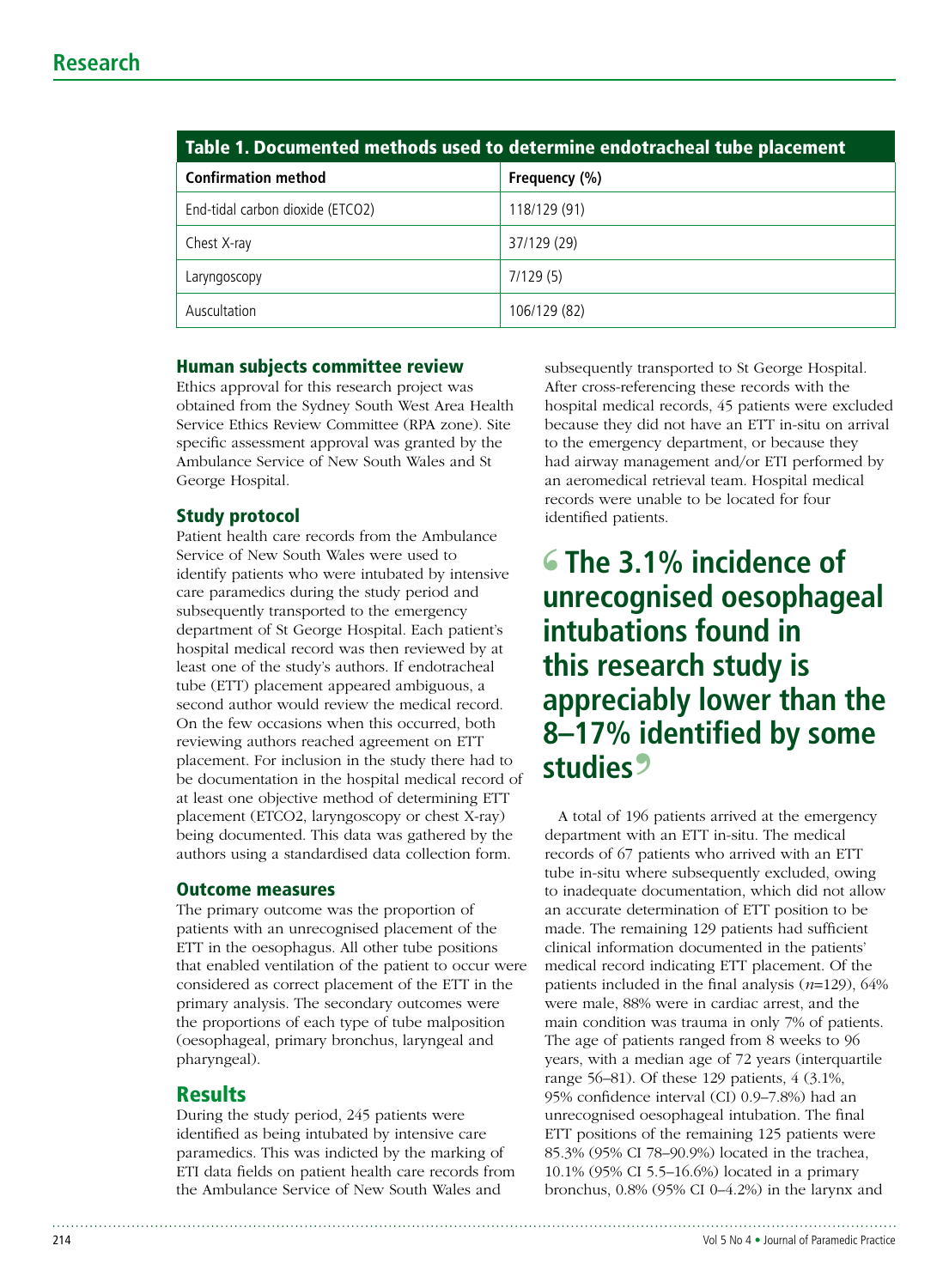

*Figure 1. Location of endotracheal tubes upon emergency department presentation*

0.8% (95% CI 0–4.2%) in the pharynx (Figure 1).

ETCO2 was the most frequently documented quantitative method of confirming ETT placement being used in 91% of the included patients. A chest X-ray was the next most common method (29%) followed by direct laryngoscopy (5%). Documentation of equal breath sounds and/or the absence of epigastric sounds on auscultation were not by themselves considered sufficient for ruling out an oesophageal intubation. However, it was documented 82% of the time, and assisted the authors to determine primary bronchial intubations. Patients frequently had more than one method for determining ETT placement documented (Table 1).

#### **Discussion**

The incidence of unrecognised oesophageal intubations identified in this study is consistent with the published literature (Jacobs et al, 1983; Stewart et al, 1984; Pointer, 1988; Cobas et al, 2009). The 3.1% incidence of unrecognised oesophageal intubations found in this research study is appreciably lower than the  $8-17%$  identified by some studies (Katz and Falk, 2001; Jemmett et al, 2003; Silvestri et al, 2005; Wirtz et al, 2007; Cobas et al, 2009).

A possible explanation for this lies in the use of confirmatory devices. Three of these studies report sporadic or infrequent use of ETCO2 detection devices (Katz and Falk, 2001; Jemmett et al, 2003; Wirtz et al, 2007). Despite reporting an unrecognised oesophageal intubation rate of 8.5%, Silvestri et al (2005) identified that all of the 13 unrecognised oesophageal intubations occurred in a subset of patients for whom ETCO2 monitoring was not used.

During the study period, the Ambulance Service of New South Wales required the mandatory use of colorimetric ETCO2 detectors to confirm placement after all ETIs by intensive care paramedics. However, these detectors can produce equivocal results. The device is purple in colour when removed from its packaging. It changes to yellow when a gas mixture containing  $CO<sub>2</sub>$  flows through it. The colour should change between yellow and purple during the respiratory cycle. If the colour is between purple and yellow (tan) then this is considered an equivocal result and may occur if the tube is not in the airway or perfusion of the lung is poor as occurs in cardiac arrest. To clarify this result it is recommended to deliver six more ventilations, and if the detector remains tan then the ETT is considered to be in the airway with low perfusion (Vargese, 2007). In studies where quantitative capnography waveform monitoring was utilised, the prevalence of unrecognised oesophageal intubation has been reported to be <1%.

In their study, Silvestri et al (2005) identified that when quantitative waveform capnography was used, unrecognised oesophageal intubations did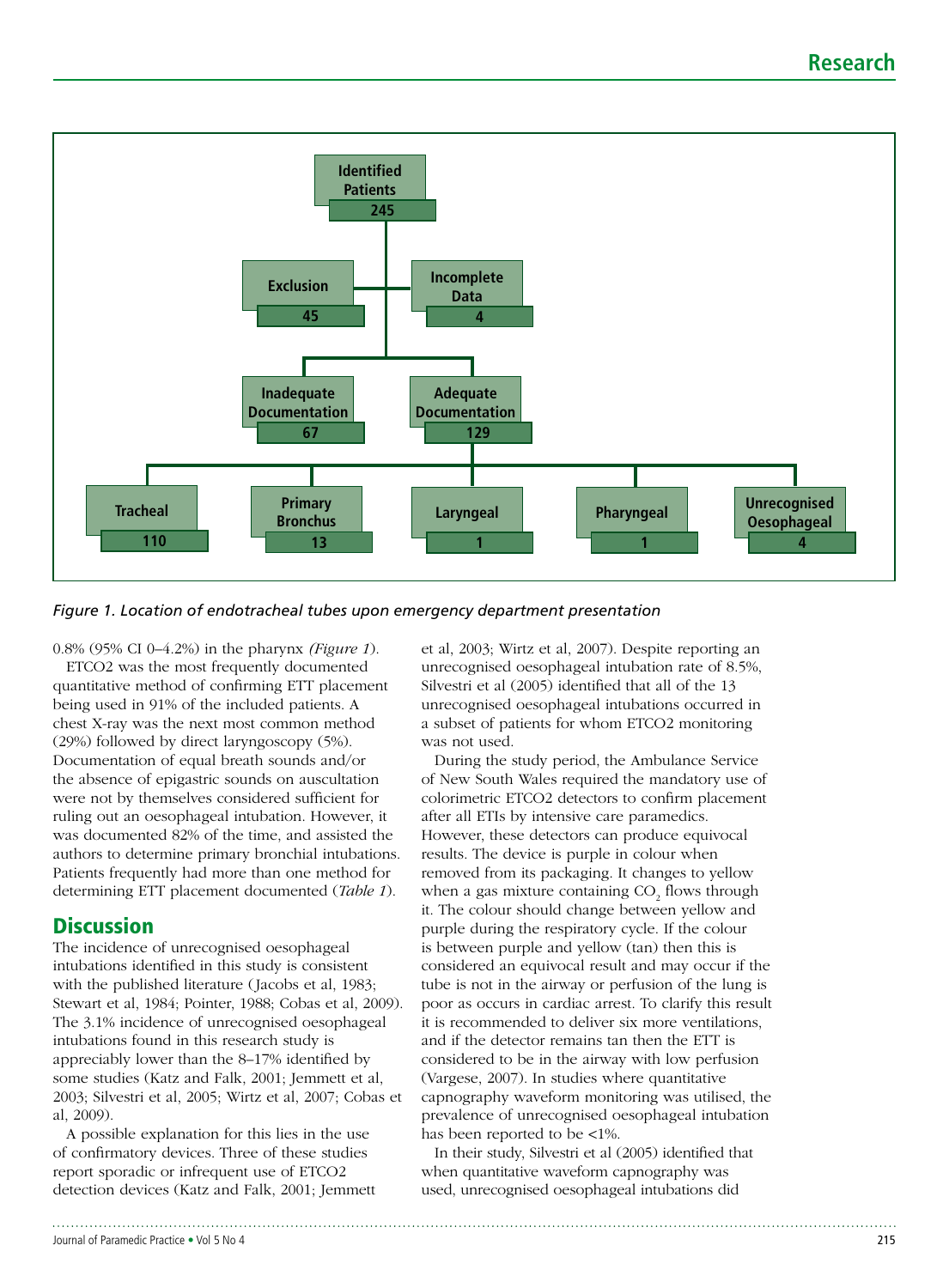

*Figure 2. Correct (endotracheal) and incorrect (unrecognised oesophageal) intubation*

not occur. This low prevalence was also found in other studies that utilised quantitative waveform capnometry (Ochs et al, 2002; Davis et al, 2004). Of the four cases of unrecognised oesophageal intubations identified in this study, a colorimetric ETCO2 detector was used in three instances. On the one occasion in which an ETCO2 detector was not used, the reason was not documented. Of the three instances where it was indicated that an ETCO2 detector was used, the patient health care records from the Ambulance Service of New South Wales documents a 'tan' and a 'positive' colour change on application in two cases, and there was no documentation of the colour change in the remaining case. Quantitative capnography waveform monitoring may better clarify ETT position in these equivocal cases, and the use of these devices may enable further reductions in the incidence of unrecognised oesophageal intubation to be achieved.

The reason for a 3.1% incidence of unrecognised oesophageal intubations cannot rest solely with the lack of quantitative waveform capnography. During the study period intensive care paramedics had colorimetric ETCO2 detectors available to assist with verification of ETT placement and their use was mandatory. The majority (88%) of the patients in our study were in cardiac arrest at some stage during their pre-hospital management. Colorimetric ETCO2 detectors have been found to be reliable in verifying proper ETT placement in patients who have suffered an out-of-hospital cardiac arrest, with Hayden et al (1995) demonstrating a 0.2% incidence of unrecognised oesophageal intubation in this population subgroup. The potential benefit of quantitative waveform capnography over colorimetric ETCO2 detectors is an important area for future research.

The positive correlation between quality of training and frequency of ETI skill performance to ETI success rates is well established (Garza et al, 2003; Wang et al, 2006). Wang et al (2005) demonstrated that paramedics are required to perform at least 15-20 ETIs to achieve baseline proficiency, and that in the US the average number of ETIs a paramedic student performs before graduation is 9.5. The Ambulance Service of New South Wales requires its intensive care paramedics to perform a minimum of 20 ETIs before graduation. After this time the only current requirement is a supervised manikin ETI once every 18 months. In our jurisdiction, the majority of our intensive care paramedics perform less than 10 intubations per year (Bendall et al, 2010). An incidence of unrecognised oesophageal intubation lower than 3.1% was expected given the initial high quality of paramedic ETI training and the mandatory use of colorimetric ETCO2 detectors. The lack of ongoing training requirements for intensive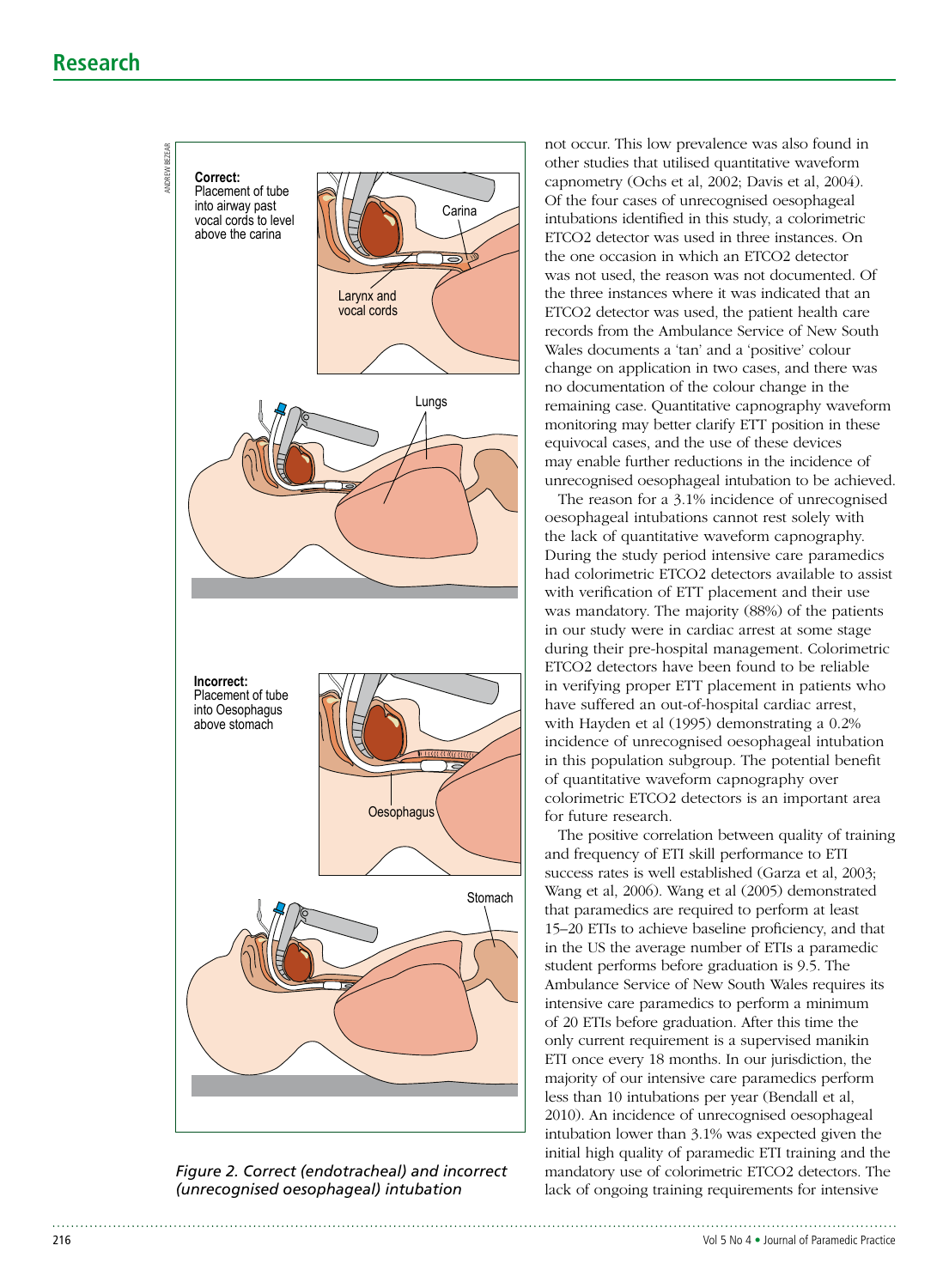care paramedics may partly explain this study's unrecognised oesophageal intubation rate.

In our study we have primarily defined ETT placement as 'unrecognised oesophageal' or 'correct' ( $Figure 2$ ). In coming to this definition we have used the ability to ventilate the patient's lungs as the standard to measure against. We are not discounting the iatrogenic harm that primary bronchial, laryngeal or pharyngeal ETIs can present for the patient. However, we are mindful of the signs and symptoms of oesophageal ETT placement versus 'correct' placement. During the review period it became apparent that primary bronchial ETT placement frequently was not determined until a chest X-ray was performed. In the case of the single pharyngeal intubation, the ETT was left in-situ for 30 minutes in the emergency department, effectively ventilating the patient, who was being mechanically ventilated before the ETT was replaced. If the patient's lungs are being ventilated, then the devastating effect of hypoxic brain injury or death from an unrecognised oesophageal intubation is avoided.

We have included all patients who arrived at St George Hospital with an ETT in-situ in our cohort. While demographics such as age or clinical aetiology can affect an intensive care paramedic's ability to successfully perform ETI, the methods and clinical skills required to verify ETT placement (and exclude an unrecognised oesophageal intubation), remain the same.

#### Limitations

The results of our study should be interpreted in the light of several limitations. The main limitation is the retrospective observational nature of this research. Data on ETT placement was extracted from medical records where identifying ETT placement was not the primary objective of the clinician at the time of documentation. As such, no method was universally used to determine ETT placement. Data was obtained from a single emergency medical services agency and only from patients transported to a single hospital. We only included patients who arrived at St George Hospital with an ETT in-situ in the study. In New South Wales intensive care paramedics are authorised to cease resuscitation efforts on patients who remain in asystole after completion of advanced cardiac life support protocols. Failure to respond to therapy may possibly be the result of a misplaced ETT.

Another important limitation is the exclusion of 67 cases due to poor documentation. Medical personal are much more likely to thoroughly document ETT placement in instances where misplacement is suspected, than in cases where the findings appear normal. This may have biased our primary outcome if these 67 excluded cases were less likely to have

a malpositioned ETT, thereby overestimating the incidence of ETT misplacement. If we assume that there were no unrecognised oesophageal intubations among these 67 cases, the prevalence of unrecognised oesophageal intubation would then have been 2%.

#### Conclusions

The incidence of unrecognised oesophageal intubations in this study was consistent with other reports in the literature, although higher than expected given the training and equipment used in this setting. With the availability of confirmatory devices such as ETCO2 detectors and our current knowledge of the factors affecting ETI skill performance, a lower incidence of unrecognised oesophageal intubation should be achievable. An incidence of unrecognised oesophageal intubations of zero should be the goal of emergency medical services. This rate should be achievable; the key factors appear to be the use of confirmatory devices as well as the initial training and currency of an intensive care paramedic's intubation skills. The prevalence of unrecognised oesophageal intubations may be reduced through recursive training programs and the use of quantitative waveform capnography. These interventions would be an important focus for future research.

Conflicts of interest: none declared

This study was conceived and undertaken as a component of a Master of Health Science for Martin Nichols. Charles Sturt University, the Ambulance Service of New South Wales, the Ambulance Research Institute and St George Hospital have provided administrative support for this research project. No organisation or individual has provided or received financial support for it except for the authors' performing their employment duties.

#### References

- Australian Resuscitation Council (2010) Equipment and techniques in adult advanced life support. ARC Guideline 11.6. http://www.resus.org.au/ (accessed 18 March 2013)
- Bair AE, Smith D, Lichty L (2005) Intubation confirmation techniques associated with unrecognized non-tracheal intubations by pre-hospital providers. *J Emerg Med.* **28**(4): 403–7
- Bendall J, Patterson J, Middleton P (2010) Epidemiology of endotracheal intubation in a large Australian ambulance jurisdiction. Ambulance Research Institute, Ambulance Service of New South Wales
- Bradley JS, Billows GL, Olinger ML, Boha SP, Cordell WH, Nelson DR (1998) Prehospital oral endotracheal intubation by rural basic emergency medical technicians. Ann Emerg Med  $32(1): 26 - 32$
- Cobas MA, De la Peña MA, Manning R, Candiotti K, Varon AJ (2009) Prehospital intubations and mortality: a level 1 trauma center perspective. Anesth Analg 109(2): 489–93